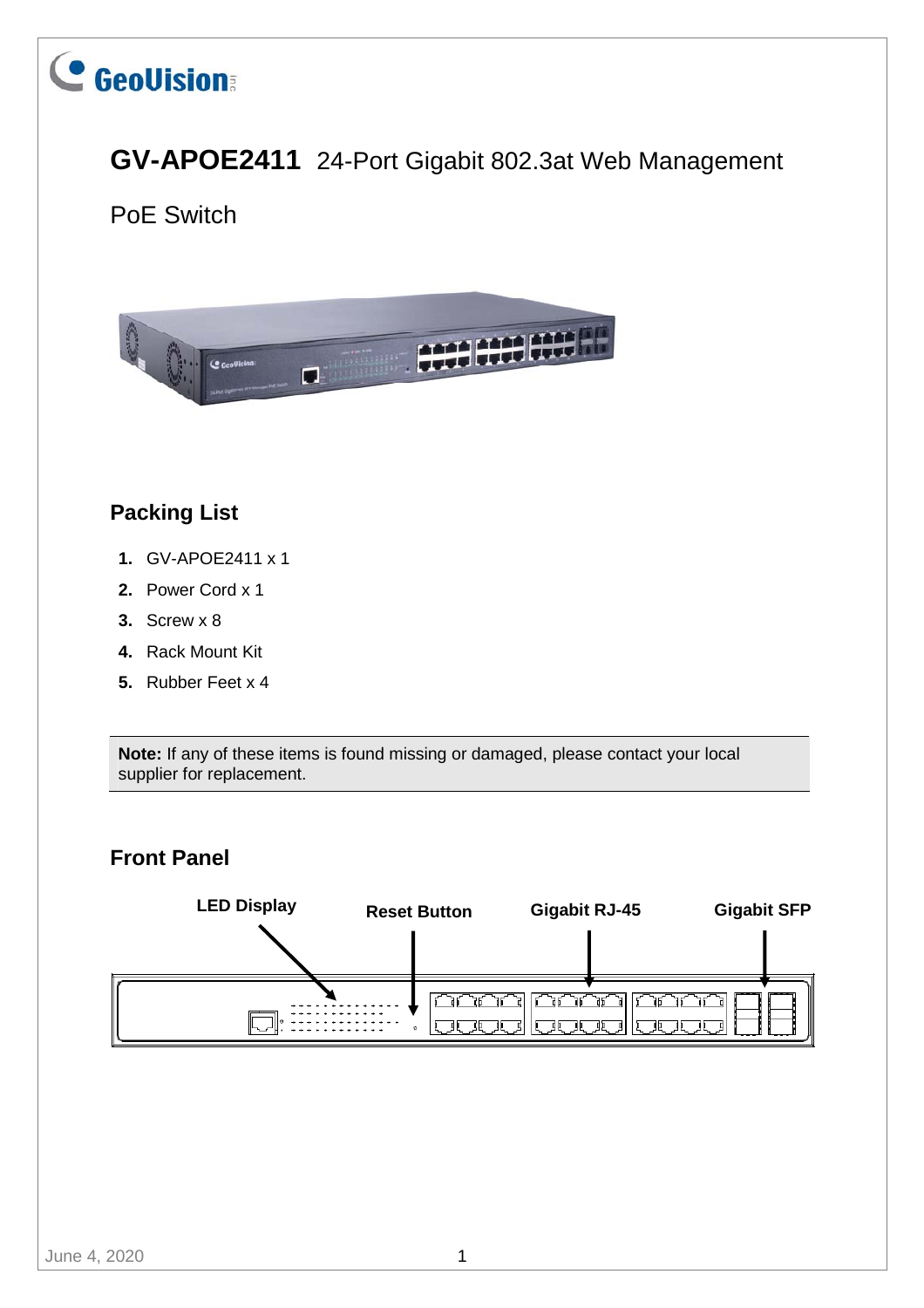|                                 |   |   | Lnk/Act: |   | 100M |    |    | 1000M |    |    |    |    |    |                 |
|---------------------------------|---|---|----------|---|------|----|----|-------|----|----|----|----|----|-----------------|
| PoE                             | 2 | 4 | 6        | 8 | 10   | 12 | 14 | 16    | 18 | 20 | 22 | 24 | 26 | Lnk/Act<br>28   |
| <b>PWR</b><br><b>System PoE</b> |   | 3 | 5        | 7 | 9    | 11 | 13 | 15    | 17 | 19 | 21 | 23 | 25 | Lnk/Act<br>- 27 |

#### LED Indicators on the switch

| <b>LED</b> | <b>Color/Status</b>   | <b>Description</b>                                                                                                            |  |  |  |  |
|------------|-----------------------|-------------------------------------------------------------------------------------------------------------------------------|--|--|--|--|
| <b>PWR</b> | Off                   | No power supply                                                                                                               |  |  |  |  |
|            | Green                 | System powered on                                                                                                             |  |  |  |  |
|            | Off                   | System is starting or has no power                                                                                            |  |  |  |  |
| System     | <b>Blinking Green</b> | System is working                                                                                                             |  |  |  |  |
|            | Off                   | No devices connected to the corresponding port                                                                                |  |  |  |  |
|            | Red                   | Network through the corresponding port has been<br>successfully established at 10/100 Mbps.                                   |  |  |  |  |
| LINK/ACT   | Green                 | Network through the corresponding port has been<br>successfully established at 1000 Mbps.                                     |  |  |  |  |
|            |                       | Data currently being sent through the<br>Blinking Red / Green   corresponding port at 10/100 (orange) or 1000<br>(green) Mbps |  |  |  |  |
| PoE        | Off                   | No PoE powered devices (PD) connected                                                                                         |  |  |  |  |
|            | Orange                | At least one device successfully powered through<br>PoE                                                                       |  |  |  |  |

# **Rear Panel**

| $\dot{\cup}$<br>Ø       | idal.<br>100~240V AC 50/00Hz |
|-------------------------|------------------------------|
| <b>Grounding column</b> |                              |
| <b>Power Socket</b>     |                              |

**C** GeoVision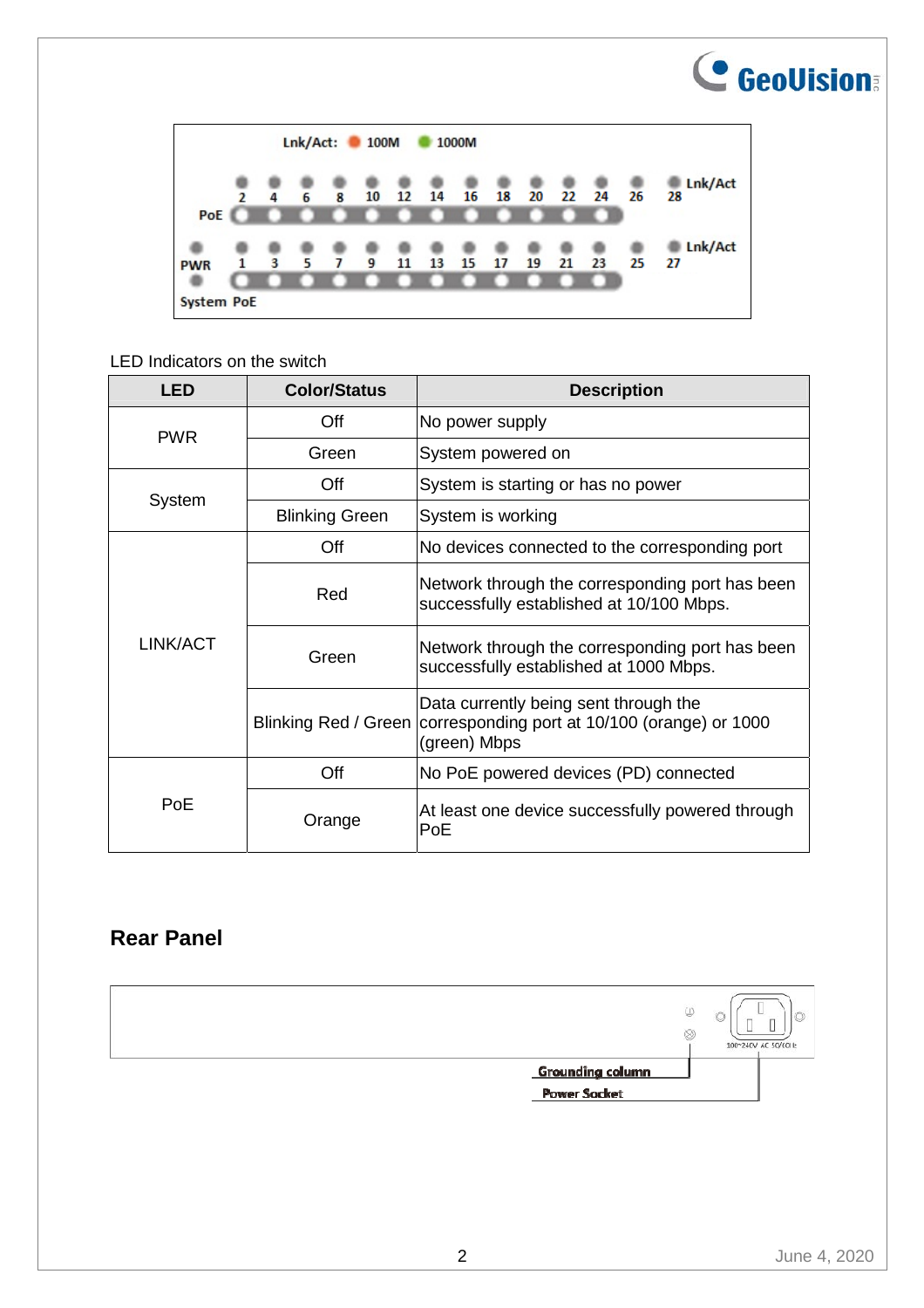# C GeoVision

# **Mount Installation**

#### **Desktop**



**Rack** 

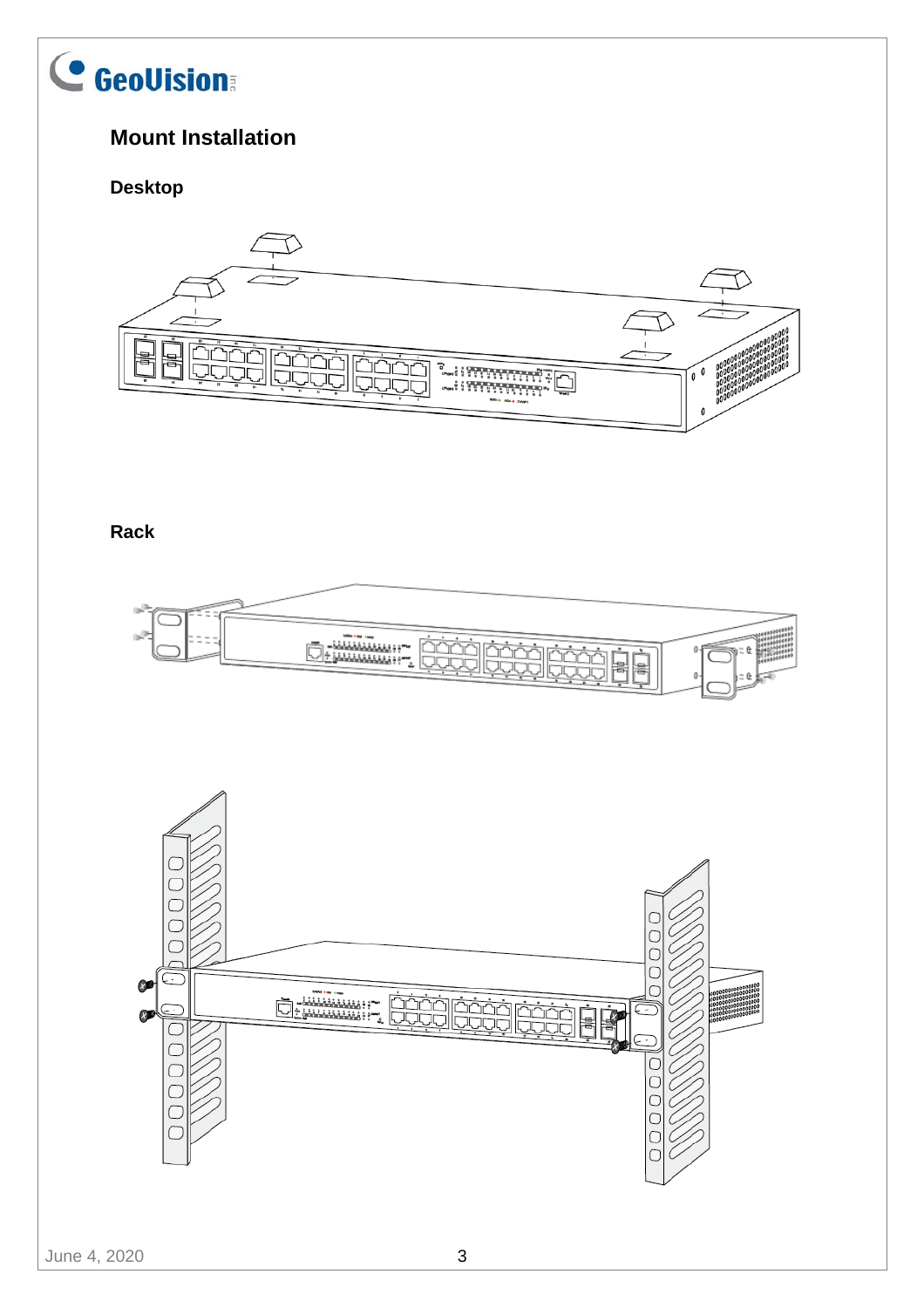

# **Connecting up to 24 GV-IP Cameras and 1 GV-NVR / DVR / VMS System**

Through twisted pair cables, this switch can be connected to up to 24 GV-IP Cameras and 1 GV-NVR / DVR / VMS System. You can also extend the connections by connecting to other switches.



#### **Note:**

- 1. GV-NVR / DVR / VMS or a switch can connect to either RJ-45 ports or SFP ports.
- 2. The maximum cable length for:
	- Gigabit RJ-45 (Cat.5) is 100 m (330 ft).
	- Gigabit RJ-45 (Cat.5e, 6) can achieve 250 m (820 ft) by setting the network bandwidth of the 16 PoE ports to 10 Mbps per port on the device's Web interface. See details in *Figure 16, 2.3.1 Port Setting, GV-PoE Switch User's Manual*.
- 3. For connection that exceeds 250 m (820 ft), you can use the Gigabit SFP ports.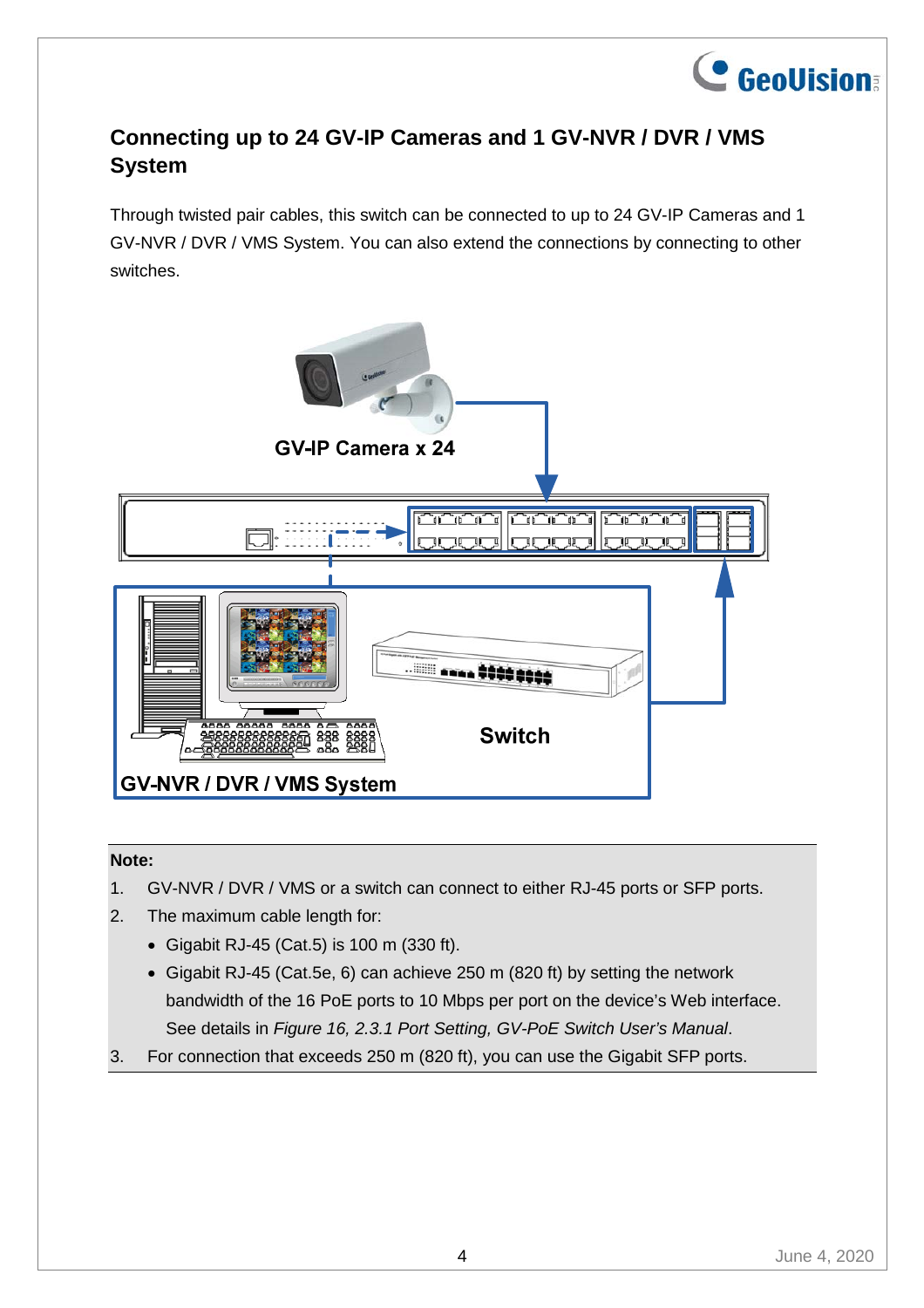

# **Accessing Web Interface**

Users can log in the Web interface to manage and set up the switch. Follow the below steps to log in the Web interface.

1. To access the Web user interface, type the default IP **192.168.0.250** into your Web browser. The login page appears.

| <b>C</b> GeoVision |  |
|--------------------|--|
| <b>ACCOUNT</b>     |  |
| PASSWORD           |  |
| Login in           |  |

- 2. Type the default username **admin** and password **admin.** Click **Login In**.
- 3. When prompted to create your login credentials, type the necessary information and click **Apply**. The System Information window appears.

| <b>Restare Information</b><br>14 15 15 20 22 24<br>10<br>12.<br><b>Logging Mercage</b><br>and hands based based based has<br><b>THE SERVER STATE</b><br>59555<br>Link Aggregation<br>$11 - 13 - 16$<br><b>MAC Address Table</b><br>100%<br>Edit<br><b>System Information</b><br>CPU<br><b>MAC Address Table</b><br>tos<br>GV-APOE2411<br>Model<br><b>Spanning Time</b><br>tow<br><b><i><u>DOSITIONAS ENGINEERING</u></i></b><br><b>Sudch</b><br><b>System Name</b><br>Discovery<br>7.0%<br>Multicast<br>Default<br><b>System Location</b><br><b>60%</b><br>}===========================<br>50%<br>Default<br><b>System Contact</b><br>40%<br>10 FO 13 F1 60 33<br><b>MAC Address</b><br>30%<br>E4A0604444900449310464904<br>20% |                                      |
|---------------------------------------------------------------------------------------------------------------------------------------------------------------------------------------------------------------------------------------------------------------------------------------------------------------------------------------------------------------------------------------------------------------------------------------------------------------------------------------------------------------------------------------------------------------------------------------------------------------------------------------------------------------------------------------------------------------------------------|--------------------------------------|
|                                                                                                                                                                                                                                                                                                                                                                                                                                                                                                                                                                                                                                                                                                                                 |                                      |
|                                                                                                                                                                                                                                                                                                                                                                                                                                                                                                                                                                                                                                                                                                                                 |                                      |
|                                                                                                                                                                                                                                                                                                                                                                                                                                                                                                                                                                                                                                                                                                                                 |                                      |
|                                                                                                                                                                                                                                                                                                                                                                                                                                                                                                                                                                                                                                                                                                                                 |                                      |
|                                                                                                                                                                                                                                                                                                                                                                                                                                                                                                                                                                                                                                                                                                                                 |                                      |
|                                                                                                                                                                                                                                                                                                                                                                                                                                                                                                                                                                                                                                                                                                                                 |                                      |
|                                                                                                                                                                                                                                                                                                                                                                                                                                                                                                                                                                                                                                                                                                                                 |                                      |
|                                                                                                                                                                                                                                                                                                                                                                                                                                                                                                                                                                                                                                                                                                                                 |                                      |
|                                                                                                                                                                                                                                                                                                                                                                                                                                                                                                                                                                                                                                                                                                                                 |                                      |
| <b>PASSESSESSIPPEREDITES</b>                                                                                                                                                                                                                                                                                                                                                                                                                                                                                                                                                                                                                                                                                                    | <b>IPv4 Address</b><br>192.158.7.249 |
| 10%<br><b>IPv6 Address</b><br>1600: 1210: 13ff feft: 6833/64<br>Dagrastics<br>EGANDEERSTERSTERSORTEN<br>ON                                                                                                                                                                                                                                                                                                                                                                                                                                                                                                                                                                                                                      |                                      |
| <b>Serial Number</b><br>PM1020000000001<br>11:45:00<br>11.47.03<br>11:42:00<br>11:45:05<br>Management                                                                                                                                                                                                                                                                                                                                                                                                                                                                                                                                                                                                                           | 11:49:00                             |
| <b>PRESERVATION CONTROLLED</b><br>Time<br>1361411100<br><b>System OID</b>                                                                                                                                                                                                                                                                                                                                                                                                                                                                                                                                                                                                                                                       |                                      |
| E4+=14++4+=1+++++++++++++++<br><b>System Uptime</b><br>2 day, 1 hr. 58 min and 44 sec.                                                                                                                                                                                                                                                                                                                                                                                                                                                                                                                                                                                                                                          |                                      |

4. To configure the GV-PoE Switch, select desired functions from the left menu.

# **Loading Default Setting**

You can load the default value with the **Reset** button or with the Web interface.

#### **Hardware**

- 1. Turn on the switch.
- 2. Press and hold the **Reset** button on the front panel of the switch for 5 seconds until all the LED start blinking.
- 3. Release the button. The switch is restored to its default settings.